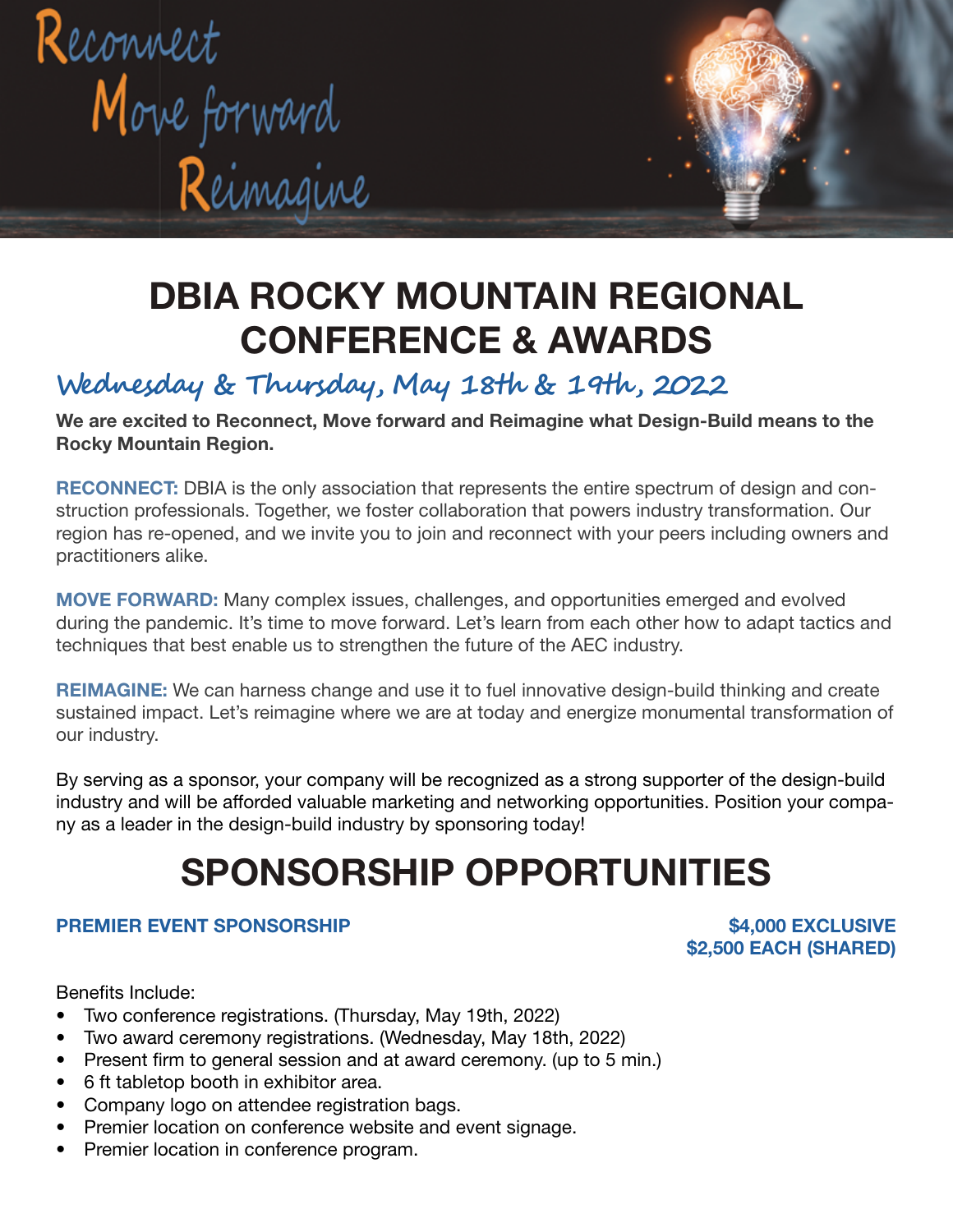# SPONSORSHIP OPPORTUNITIES

#### EXHIBIT BOOTH \$850 EACH

- One conference registration. (Thursday, May 19th, 2022)
- One award ceremony registration. (Wednesday, May 18th, 2022)
- Company name in conference program.
- 6 ft tabletop booth in exhibitor area.
- Acknowledgment during the general session.

#### RECEPTION SPONSOR **\$1,500**

- One conference registration. (Thursday, May 19th, 2022)
- One award ceremony registration. (Wednesday, May 18th, 2022)
- Company name/logo in conference program & on conference website.
- Company logo on beverage napkins for reception.
- Acknowledgment during the General Session.
- Option to include a company brochure or give-away in attendee registration bags.

### **TRANSPORTATION TRACK SPONSORSHIP**

- Company logo displayed during track session.
- Opportunity to introduce each session during track.
- One conference registration. (Thursday, May 19th, 2022)
- One award ceremony registration. (Wednesday, May 18th, 2022)
- Company logo in conference program and on conference website.
- Acknowledgment during the general session.
- Option to include a company brochure or give-away in attendee registration bags.

### VERTICAL TRACK SPONSORSHIP **\$1,250**

- Company logo displayed during track session.
- Opportunity to introduce each session during track.
- One conference registration. (Thursday, May 19th, 2022)
- One award ceremony registration. (Wednesday, May 18th, 2022)
- Company logo in conference program and on conference website.
- Acknowledgment during the general session.
- Option to include a company brochure or give-away in attendee registration bags.

#### WATER / WASTEWATER TRACK SPONSORSHIP  $$1.250$

- Company logo displayed during track session.
- Opportunity to introduce each session during track.
- One conference registration. (Thursday, May 19th, 2022)
- One award ceremony registration. (Wednesday, May 18th, 2022)
- Company logo in conference program and on conference website.
- Acknowledgment during the general session.
- Option to include a company brochure or give-away in attendee registration bags.

For more information, please contac[t Amanda Faith](mailto:amanda%40dbiarockymountain.org%09?subject=Regional%20Conference%20Sponsorship%20Inquiry) or secure your sponsorship by visiting our:

### [ONLINE STORE](https://www.viethconsulting.com/members/store.php?orgcode=DBIA&category_id=718215)

SOLD 29UT